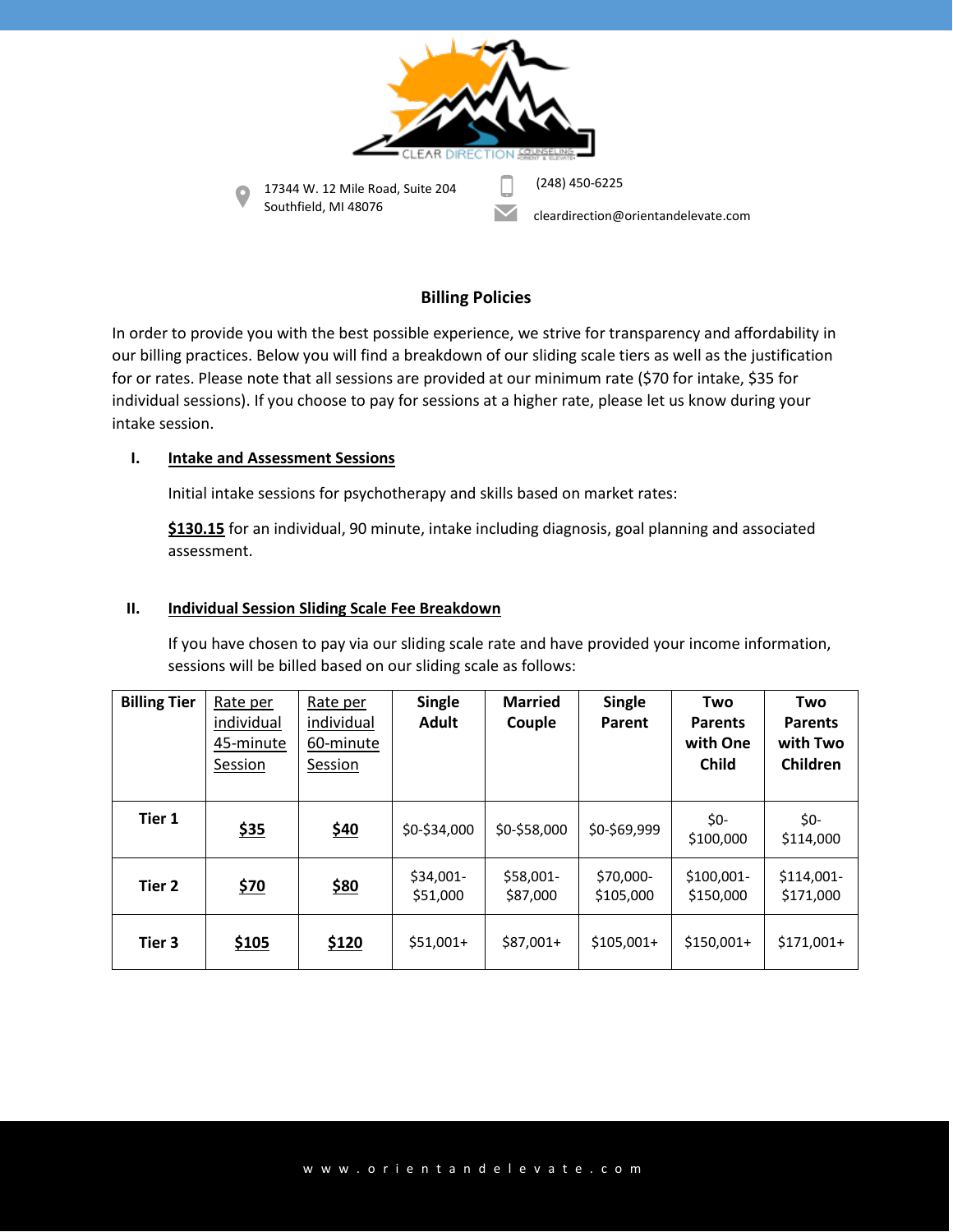

17344 W. 12 Mile Road, Suite 204 Southfield, MI 48076

(248) 450-6225

cleardirection@orientandelevate.com

## **III. Calculations**

# a. **How did you arrive at your intake/assessment market rate?**

To arrive at a market adjusted rate we used an average of regional and national rates. We did this by taking the average of billed sessions in Michigan (using data from Thumbtack.com), Medicare reimbursement rates (Center for Medicare Services; CMS) and median billed intake rates (Simple Practice study, CPT code 90791). Example using source data: ((70+100)/2=85; 85+145.44+160=390.44; 390.44/3=\$130.15)

## b. **How did you arrive at your income tiers?**

To arrive at our billing tiers, we used a measure of financial stability developed by United Way called the ALICE Household Stability Budget as our baseline for Tier 1 (see Sources for ALICE explanation). We then added 50% of Tier 1 income to develop the Tier 2 ceiling. Any incomes over the Tier 2 ceiling are considered Tier 3/market rate. (Example using Single Adult Tier: 34000\*.50 = 17,000; 17,000+34,000 = 51,000 for Tier 2 ceiling).

## c. **How did you arrive at your session rates?**

The minimum rate for our organization to meet its expenses and continue operating are reflected in the Tier 1 base 45 minute session rate.

**All expenses means:** expenses associated with the regular operations of running a private practice including: rent, utilities, art materials, professional liability insurance, electronic health record, advertising and cleaning materials.